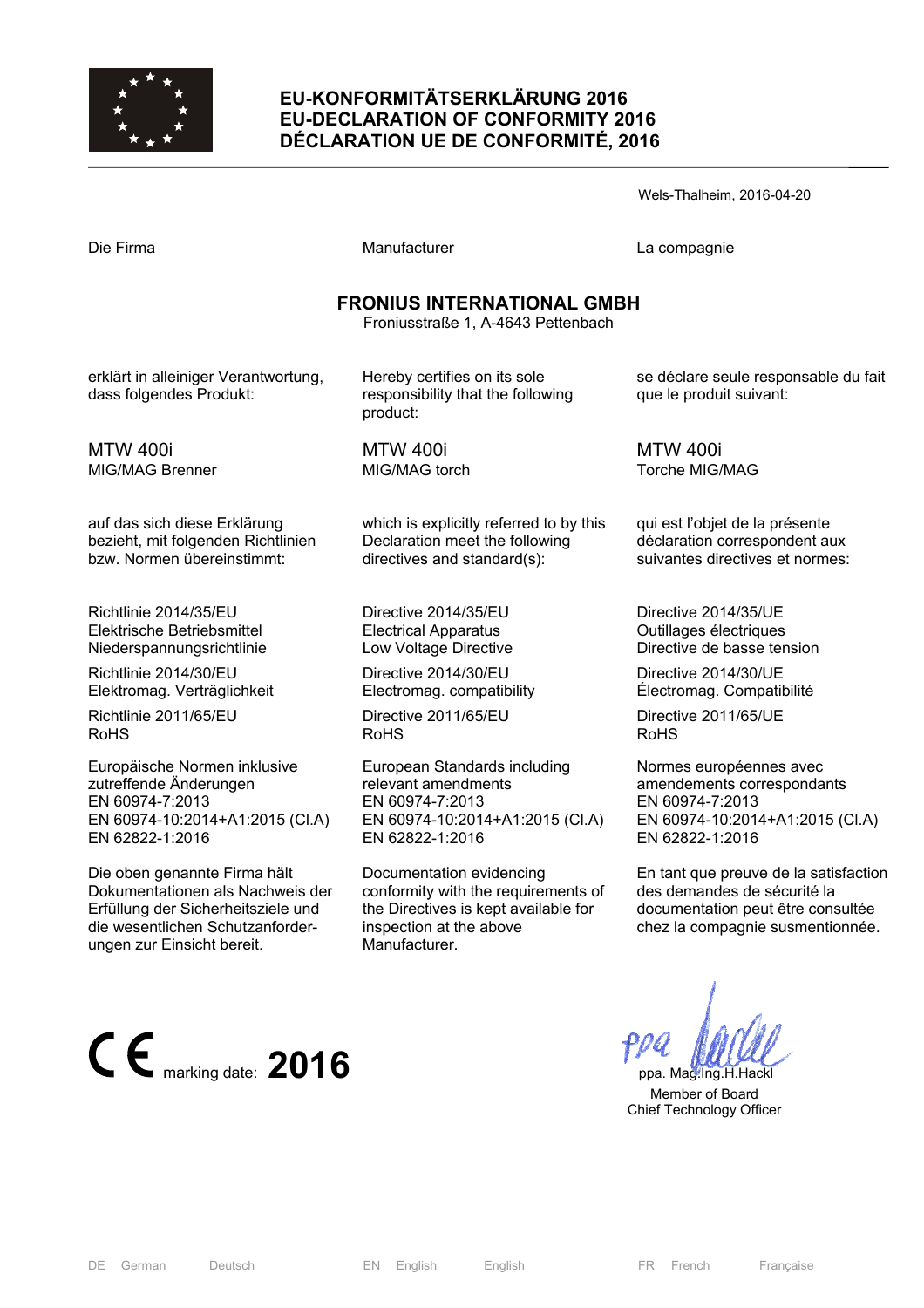

#### **EU-DECLARATION OF CONFORMITY 2016 DICHIARAZIONE DI CONFORMITÀ UE, 2016 DECLARACIÓN UE DE CONFORMIDAD, 2016**

Wels-Thalheim, 2016-04-20

Manufacturer Costruttore La empresa

# **FRONIUS INTERNATIONAL GMBH**

Froniusstraße 1, A-4643 Pettenbach

Hereby certifies on its sole responsibility that the following product:

MTW 400i MIG/MAG torch

which is explicitly referred to by this Declaration meet the following directives and standard(s):

Directive 2014/35/EU Electrical Apparatus Low Voltage Directive

Directive 2014/30/EU Electromag. compatibility

Directive 2011/65/EU RoHS

European Standards including relevant amendments EN 60974-7:2013 EN 60974-10:2014+A1:2015 (Cl.A) EN 62822-1:2016

Documentation evidencing conformity with the requirements of the Directives is kept available for inspection at the above Manufacturer.



Con la presente certifica dichiara la sua esclusiva responsabilità che il seguente prodotto:

MTW 400i Torcia per saldatura MIG/MAG

al quale è esplicitamente riferita questa dichiarazione, è conforme alle seguente direttive e agli seguenti standard:

Direttiva 2014/35/UE Materiale elettrico Direttiva Bassa tensione

Direttiva 2014/30/UE Compatibilità elettromagnetica

Direttiva 2011/65/UE RoHS

Norme europee e rispettive modifiche EN 60974-7:2013 EN 60974-10:2014+A1:2015 (Cl.A) EN 62822-1:2016

La documentazione attestante la conformità alle richieste delle direttive sarà tenuta a disposizione per ispezioni presso il sopracitato costruttore.

declara bajo su exclusiva responsabilidad que el siguiente producto:

MTW 400i Antorcha MIG/MAG

al que se refiere la presente declaración está conforme con las siguientes directivas y normas:

Directiva 2014/35/UE Material eléctrico Directiva de baja tensión

Directiva 2014/30/UE Compatibilidad electromagnética

Directiva 2011/65/UE RoHS

Normas europeas incluidas las modificaciones correspondientes EN 60974-7:2013 EN 60974-10:2014+A1:2015 (Cl.A) EN 62822-1:2016

La empresa mencionada anteriormente tiene a disposición para inspección los documentos que confirman el cumplimiento de los objetivos de seguridad y los requisitos de protección esenciales.

 Member of Board Chief Technology Officer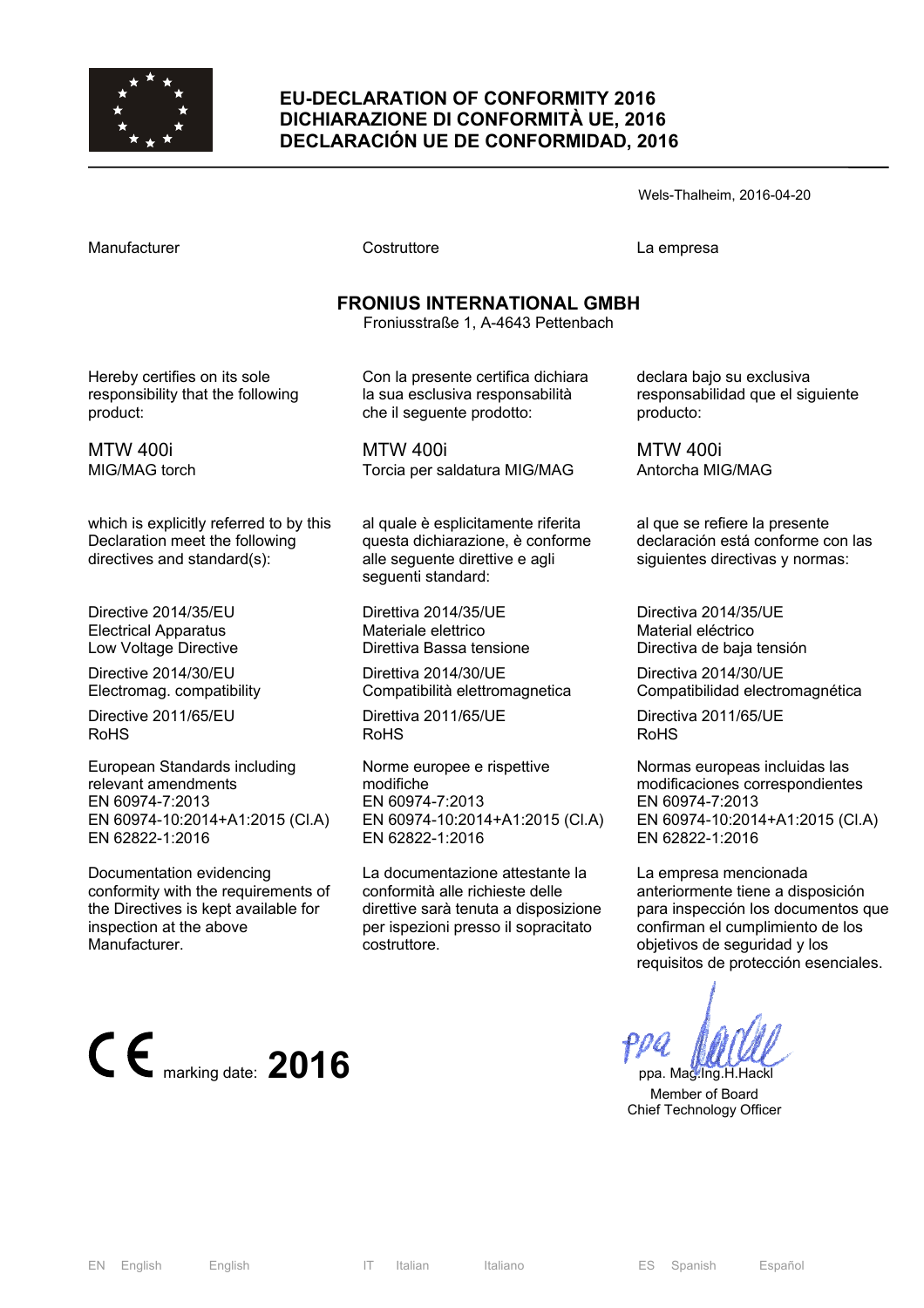

#### **EU-OVERENSSTEMMELSESERKLÆRING 2016 EU-CONFORMITEITSVERKLARING 2016 DECLARAÇÃO UE DE CONFORMIDADE, 2016**

Wels-Thalheim, 2016-04-20

Virksomheden **De firma** De firma A empresa

## **FRONIUS INTERNATIONAL GMBH**

Froniusstraße 1, A-4643 Pettenbach

Hermed erklærer vi, at følgende produkt:

verklaart in enige verantwoordelijkheid, dat het volgende product:

MTW 400i MIG/MAG-svejsebrænder

som denne erklæring vedrører, stemmer overens med følgende direktiver og standarder:

Direktiv 2014/35/EU Elektrisk materiel Lavspændingsdirektivet

Direktiv 2014/30/EU Elektromagnetisk kompatibilitett

Direktiv 2011/65/EU RoHS

Europæiske standarder inklusive relevante ændringer EN 60974-7:2013 EN 60974-10:2014+A1:2015 (Cl.A) EN 62822-1:2016

Ovennævnte virksomhed opbevarer dokumentation som bevis for opfyldelsen af sikkerhedsmålene og de grundlæggende beskyttelseskrav, således at det er muligt at få indsigt i denne dokumentation.



MTW 400i MIG/MAG toorts

waarop deze verklaring betrekking heeft, met volgende richtlijnen resp. normen overeenstemt:

Richtlijn 2014/35/EU Elektrische productimiddelen Laagspanningsrichtlijn

Richtlijn 2014/30/EU Elektromag. Verdraagzaamheid

Richtlijn 2011/65/EU RoHS

Europese normen incl. bijbehorende wijzigingsbladen EN 60974-7:2013 EN 60974-10:2014+A1:2015 (Cl.A) EN 62822-1:2016

De hierboven genoemde firma houdt documentatie als bewijs voor de vervulling van de veiligheidsdoelen en de essentiële veiligheidseisen ter inzage gereed.

na qualidade de único responsável, declara que o seguinte produto:

MTW 400i Maçarico MIG/MAG

que diz respeito à presente declaração, cumpre as seguintes directivas e normas:

Directiva 2014/35/UE Equipamento eléctrico Directiva de baixa tensão

Directiva 2014/30/UE Compatibilidade electromagnética

Directiva 2011/65/UE RoHS

Normas Europeias incluindo emendas aplicáveis EN 60974-7:2013 EN 60974-10:2014+A1:2015 (Cl.A) EN 62822-1:2016

A empresa acima mencionada mantém a documentação para consulta disponível, a título de comprovação do cumprimento dos objectivos de segurança e dos requisitos de segurança essenciais.

 Member of Board Chief Technology Officer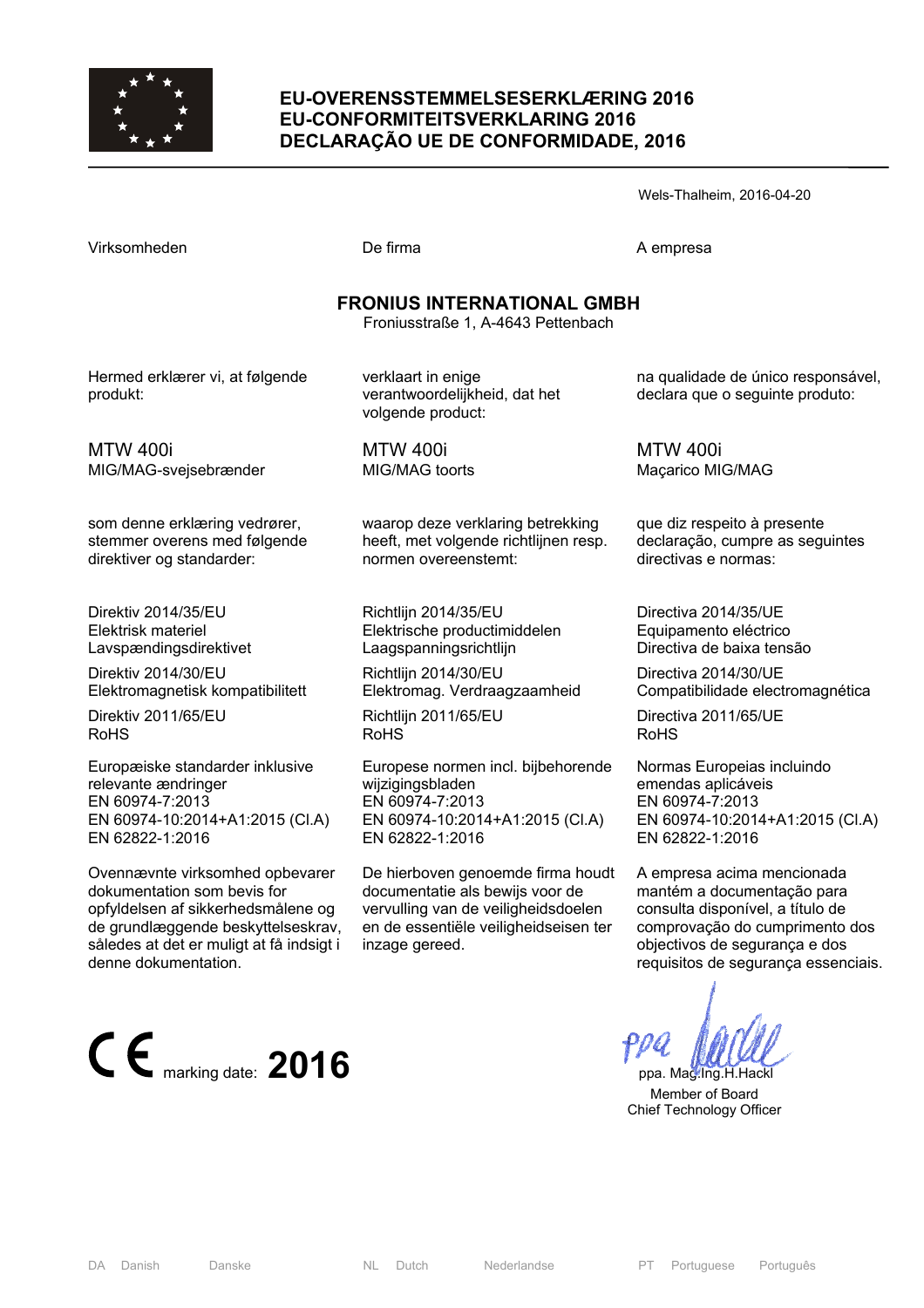

## **EU-MEGFELELŐSÉGI NYILATKOZAT 2016 EÚ VYHLÁSENIE O ZHODE 2016 EU PROHLÁŠENÍ O SHODĚ 2016**

Wels-Thalheim, 2016-04-20

A vállalat Společnost Národová výrobca Na vállalat Společnost Společnost Společnost Společnost Společnost Společnost

## **FRONIUS INTERNATIONAL GMBH**

Froniusstraße 1, A-4643 Pettenbach

a saját kizárólagos felelősségére nyilatkozza, hogy a következő termék:

MTW 400i MIG/MAG hegesztőégő

a saját kizárólagos felelősségére nyilatkozza, hogy a következő termék:

2014/35/EU irányelv Kisfeszültségre vonatkozó irányelvek

2014/30/EU irányelv Elektromágneses összeférhetőség

2011/65/EU irányelv RoHS

az európai szabványoknak, beleértve a változtatásokat is EN 60974-7:2013 EN 60974-10:2014+A1:2015 (Cl.A) EN 62822-1:2016

A fent említett vállalat a dokumentációkat betekintés céljára készenlétben tartja, a biztonsági célkitűzések teljesítésének és a lényeges biztonsági követelmények teljesítésének a bizonyítására.



prehlasuje na vlastnú zodpovednosť, že následujúcí výrobok:

MTW 400i Horák MIG/MAG

na ktorý sa toto prehlasenie o shode vzťahuje, zodpovedá následujúcím predpisom a normam:

Smernica 2014/35/EÚ pre elektrické zariadenie nízkého napätia

Smernica 2014/30/EÚ o elektromagnetickej kompatibilite

Smernica 2011/65/EÚ RoHS

Európske normy vrátane príslušných zmien EN 60974-7:2013 EN 60974-10:2014+A1:2015 (Cl.A) EN 62822-1:2016

Výššie uvedená firma udržuje technickú dokumentáciu ako dókaz naplňovánia bezpečnostných a ochranných požiadaviek a je pripravená predložit ju k nahliadnutiu.

prohlašuje s výhradní zodpovědností, že následující výrobek:

MTW 400i Hořák MIG/MAG

na který se toto prohlášení vztahuje, odpovídá následujícím směrnicím, resp. normám:

Směrnice 2014/35/EU Elektrická zařízení Směrnice pro nízké napětí

Směrnice 2014/30/EU Elektromagnetické kompatibility

Směrnice 2011/65/EU RoHS

Evropské normy včetně případných změn EN 60974-7:2013 EN 60974-10:2014+A1:2015 (Cl.A) EN 62822-1:2016

Výše uvedená společnost uchovává dokumentaci k nahlédnutí jako důkaz splnění bezpečnostních cílů a podstatných ochranných opatření.

 Member of Board Chief Technology Officer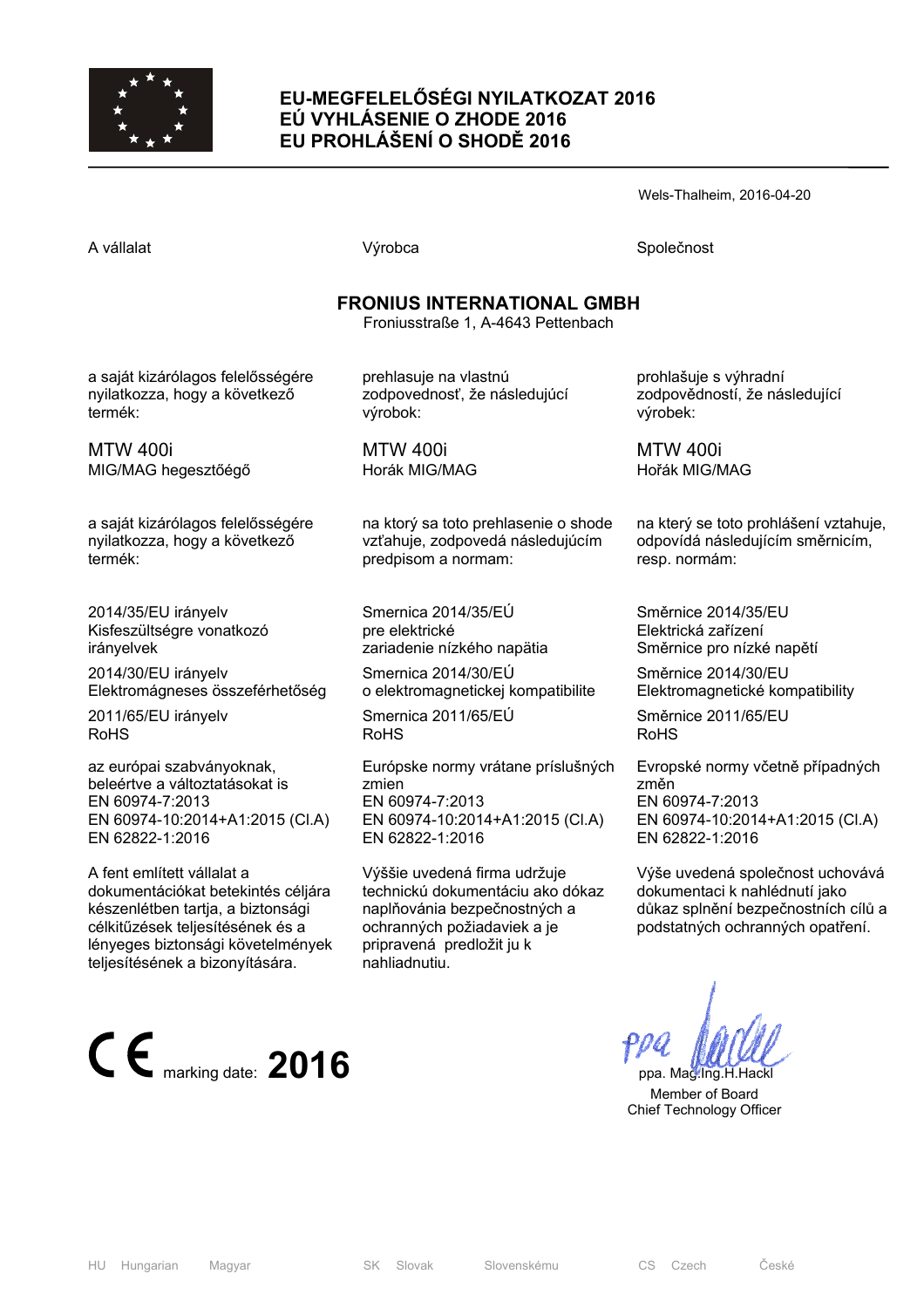

#### **EU-KONFORMITÄTSERKLÄRUNG 2016 AB UYGUNLUK BEYANI 2016 DEKLARACJA ZGODNOŚCI UE 2016**

| Die Firma | Üretici firma                     | Firma |
|-----------|-----------------------------------|-------|
|           |                                   |       |
|           | <b>FRONIUS INTERNATIONAL GMBH</b> |       |

## **FRONIUS INTERNATIONAL GMBH**

Froniusstraße 1, A-4643 Pettenbach

erklärt in alleiniger Verantwortung, dass folgendes Produkt:

MTW 400i MIG/MAG Brenner

auf das sich diese Erklärung bezieht, mit folgenden Richtlinien bzw. Normen übereinstimmt:

Richtlinie 2014/35/EU Elektrische Betriebsmittel Niederspannungsrichtlinie

Richtlinie 2014/30/EU Elektromag. Verträglichkeit

Richtlinie 2011/65/EU RoHS

Europäische Normen inklusive zutreffende Änderungen EN 60974-7:2013 EN 60974-10:2014+A1:2015 (Cl.A) EN 62822-1:2016

Die oben genannte Firma hält Dokumentationen als Nachweis der Erfüllung der Sicherheitsziele und die wesentlichen Schutzanforderungen zur Einsicht bereit.



işbu belgede aşağıdaki ürünün kendi sorumluluğunda olduğunu onaylar:

MTW 400i MIG/MAG Torcu

bu beyan ile ilişkili olarak, aşağıdaki yönetmelikleri veya normları yerine getirir:

2014/35/EC sayılı yönetmelik elektrikli ekipman Alçak gerilim yönetmeliği

2014/30/EC sayılı yönetmelik Elektromanyetik Uyumluluk

2011/65/EG sayılı yönetmelik RoHS

İlgili değişiklikleri içeren Avrupa normları EN 60974-7:2013 EN 60974-10:2014+A1:2015 (Cl.A) EN 62822-1:2016

Yukarıda adı geçen üretici firma dokümanları güvenlik hedeflerini yerine getirme kanıtı olarak ve önemli korunma gereksinimlerine herhangi bir zamanda bakmak için tutar

oświadcza na własną odpowiedzialność, że następujący produkt:

MTW 400i Palnik MIG/MAG

do którego odnosi się niniejsza deklaracja, jest zgodny z następującymi dyrektywami i normami:

Dyrektywa 2014/35/UE Sprzęt elektryczny – Dyrektywa niskonapięciowa

Dyrektywa 2014/30/UE Kompatybilność elektromagnetyczna

Dyrektywa 2011/65/UE RoHS

Normy europejskie łącznie z odpowiednimi zmianami EN 60974-7:2013 EN 60974-10:2014+A1:2015 (Cl.A) EN 62822-1:2016

Wyżej wymieniona firma jest w posiadaniu dokumentacji, stanowiącej świadectwo spełnienia norm bezpieczeństwa i zapewnienia wymaganego poziomu zabezpieczeń, i udostępnia ją na żądanie.

 Member of Board Chief Technology Officer